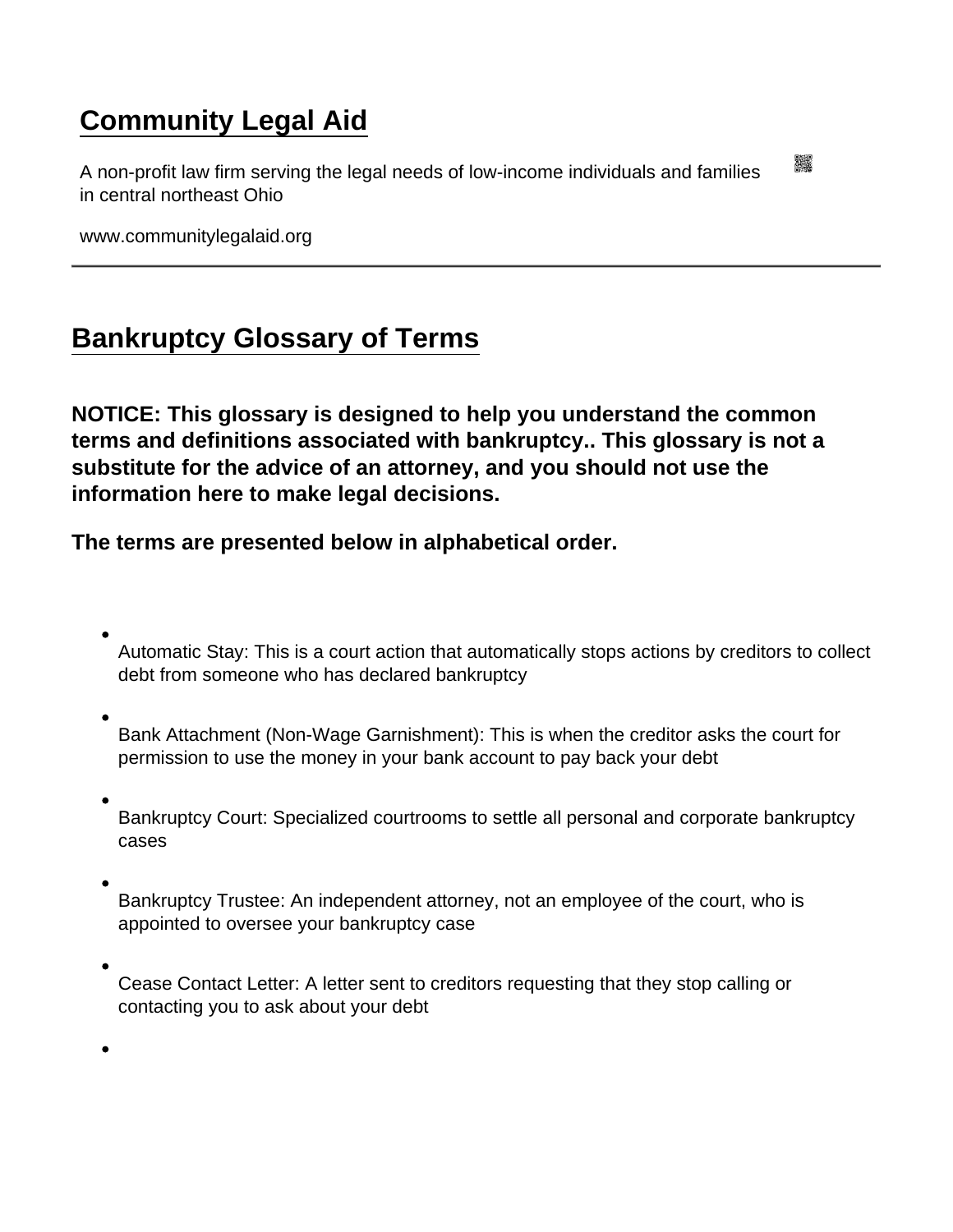Chain of Title: The sequence of transfers of title to any kind of property

Chapter 7: This kind of bankruptcy includes the bankruptcy trustee gathering and selling the debtor's property to pay their debts.

Chapter 13: This kind of bankruptcy involves the filing of a plan of repayment, as opposed to selling property to repay debts.

Collectible: This term refers to items that are allowed to be taken to repay your debt, including cash, cars, and other valuables.

Commingling Funds: This is when two people have a joint bank account. They both deposit money into the bank account and their funds are mixed or "commingled".

Cosign: When two people sign with a lender for a loan. Some lenders may ask for or require this, because it adds an additional person for them to collect money from. It reduces the risk the lender takes on when loaning money. This can also be the case for payments on things like cars or housing.

Consigner: This is the person who signs with you when you are signing for a loan (or something else). See Cosign.

Consolidation Company: Companies which claim to help you be debt free by combining and reducing your debt. However, these companies are often risky programs or scams in disguise

Credit Counseling Agency: Organizations that can help you by advising you on your money and debt, helping you with a budget, or offering money management classes.

Credit Counseling Course: A court mandated class which is meant to help adviser you on budgeting and money

Creditor: A person or company that are owed money

Credit Report: A statement that has information about your credit activity, including your history of paying loans and the status of your accounts